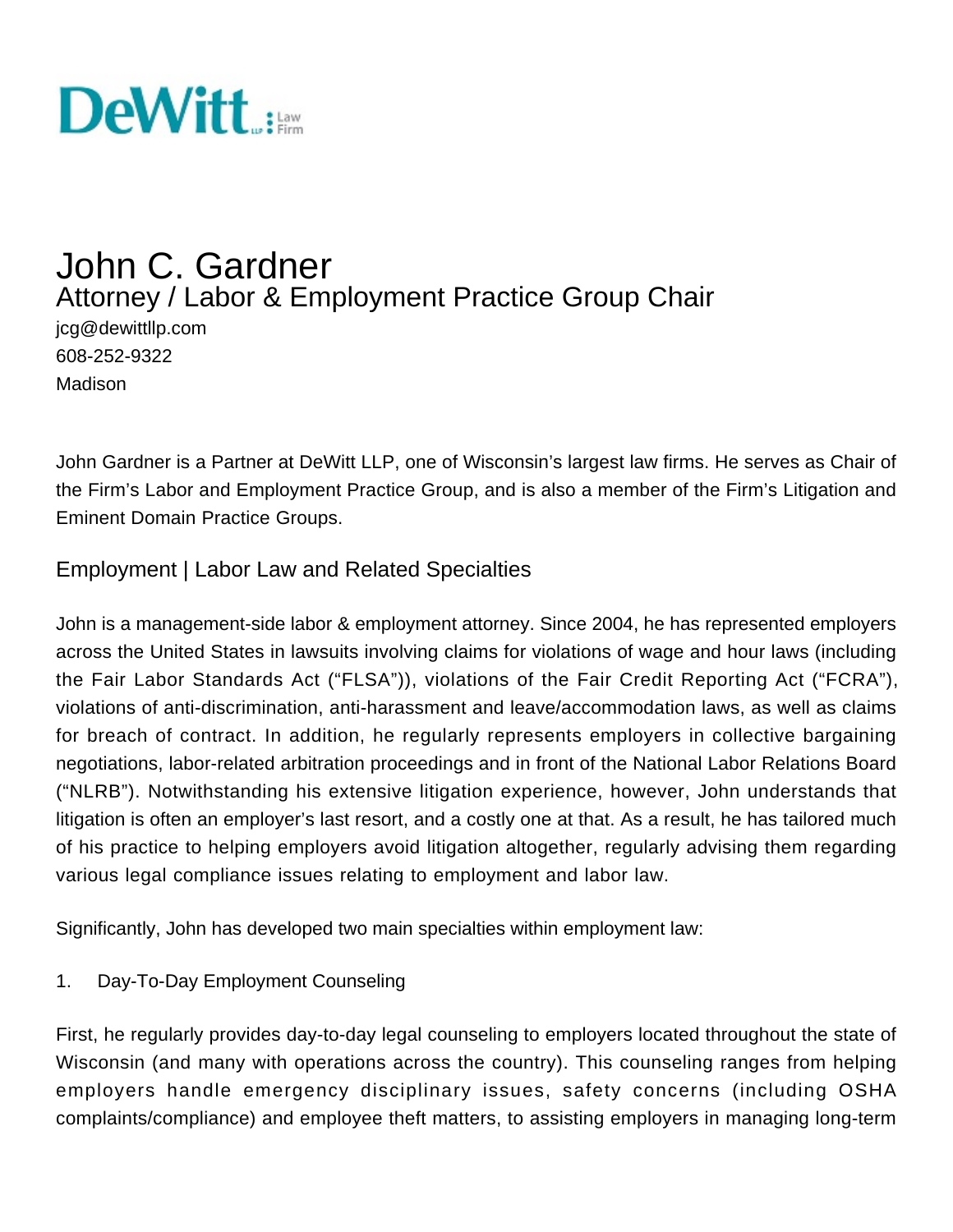employee leave situations and making strategically-minded policy changes. In addition, since the first few months of 2020, he has been constantly advising employers on the ever-changing legal landscape created by the COVID-19 pandemic and the government's responses to the pandemic.

### 2. Restrictive Covenants/Covenants Not-To-Compete

Second, John has developed a detailed understanding of the appropriate language, use and limits of restrictive covenants, such as non-compete, non-solicitation, and confidentiality provisions. He regularly advises employers regarding the appropriate manners in which to structure and utilize restrictive covenants, and has represented employers across the country with respect to lawsuits/threatened legal actions, both on the side of the party attempting to enforce the agreements and the party attempting to avoid enforcement.

# Employer Clients and Representative Laws

Since beginning his practice, John has represented employers of all sizes and from all types of industries, including, construction, trucking, agricultural, religious education, restaurant, cable installation, manufacturing, healthcare, software, engineering, redistribution, staffing services, and financial services, to name a handful. These employers include members of the Fortune 500, as well as businesses that have no more than one or two permanent employees.

Among many others, John has provided counseling and/or represented employers with respect to the following laws: the Fair Labor Standards Act ("FLSA"), the Fair Credit Reporting Act ("FCRA"), the National Labor Relations Act ("NLRA"), the Family and Medical Leave Act ("FMLA"), the Employee Retirement Income Security Act of 1974 ("ERISA"), the Computer Fraud and Abuse Act, the Occupational Safety and Health Act ("OSHA"), Title VII of the 1964 Civil Rights Act, the Age Discrimination in Employment Act ("ADEA"), the Americans with Disabilities Act ("ADA"), the Wisconsin Wage Payment and Collection Act, the Wisconsin Fair Employment Act ("WFEA"), the Wisconsin Family and Medical Leave Act, and the Illinois Human Rights Act ("IHRA").

# Eminent Domain, Licensing Representation and other Litigation

In addition to his employment law work, John regularly represents businesses and individuals in connection to a wide variety of other civil disputes. These include intellectual property litigation, commercial breach of contract actions, and defamation proceedings, among others.

In addition, John has developed two further legal specialties. First, for a number of years now, John has represented landowners with respect to condemnation/eminent domain disputes and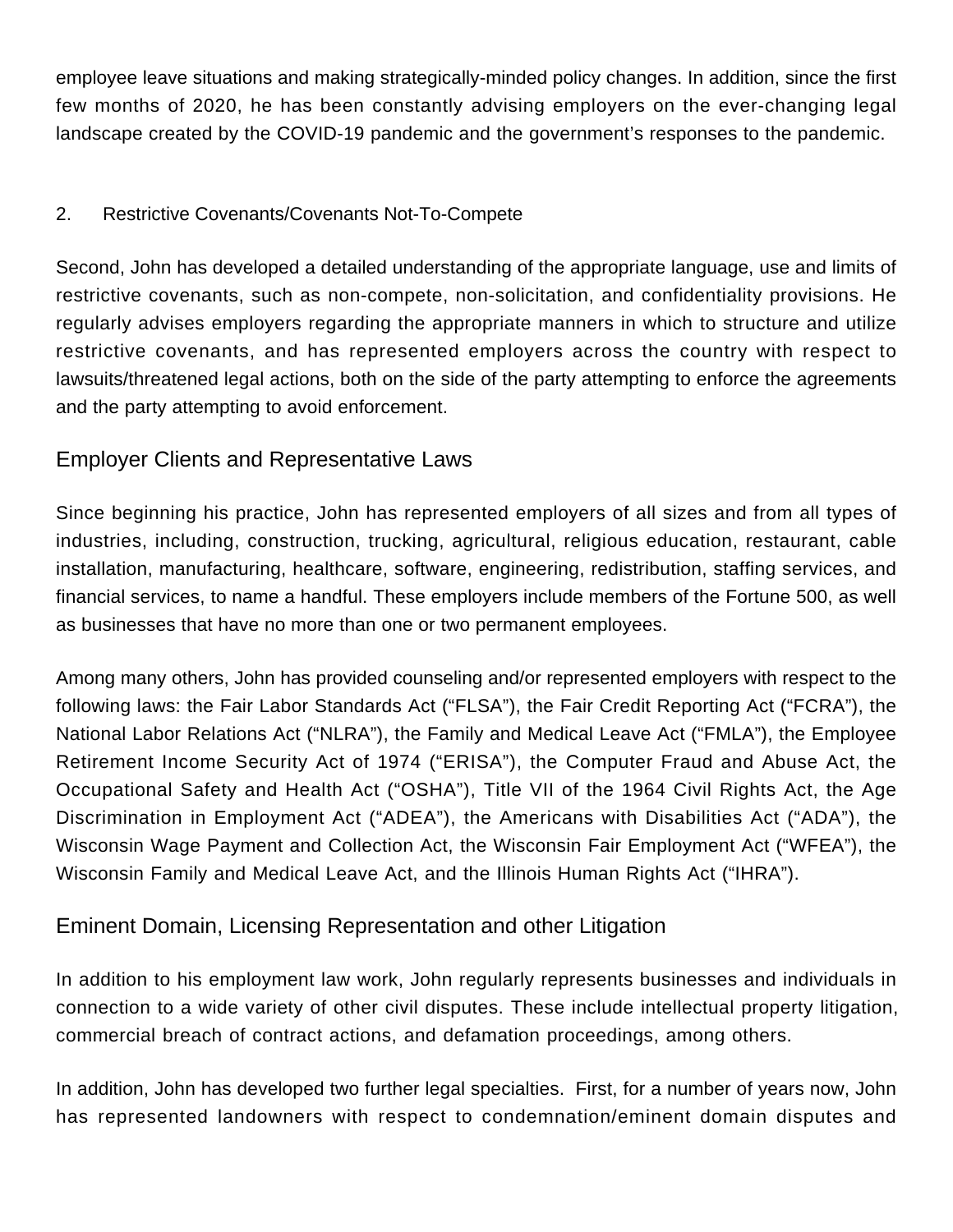proceedings. These include matters initiated by a variety of governmental actors, including utilities, the Wisconsin Department of Transportation, cities, towns, villages and other entities with condemning authority.

Second, John regularly represents Wisconsin licensees, including chiropractors, veterinarians and physicians, in disciplinary actions initiated by the Wisconsin Department of Safety and Professional Services, and in connection to complaints filed with other Wisconsin agencies, such as the Wisconsin Department of Consumer Protection.

### Notable Representations

John has successfully represented businesses in state and federal courts in Wisconsin, California, Colorado, Florida, Illinois, Kansas, Michigan, Mississippi, Missouri, New Jersey, New York, North Dakota, Oklahoma, Pennsylvania, Tennessee, Texas, Virginia, Washington, and Puerto Rico, as well as in front of numerous federal and state administrative agencies. A small sampling of these representations includes the following:

#### **Eminent Domain**

• Cascade Mountain Land Holdings, LLC v. American Transmission Company LLC et al., Columbia County Case No. 17-CV-368, (2019); successfully represented a property-owner client involved in an eminent domain dispute, helping to obtain a multi-million dollar just compensation verdict against American Transmission Company ("ATC") following a two-week-plus jury trial, in connection to ATC's Badger-Coulee transmission line project. Because the condemnation verdict was more than 15% greater than ATC's final jurisdictional offer, ATC was also legally obligated to reimburse DeWitt's client for all reasonable attorneys' fees and expenses it incurred in the litigation.

#### **Employment Litigation**

- Successfully settled wage and hour class action brought against employer by cable installers who claimed they had been misclassified as independent contractors (W.D. Wis. 2017);
- Successfully settled non-compete enforcement action on behalf of employer that was brought against former employee who left to work for a direct competitor (Harris County, Tex. 2017);
- Obtained summary judgment and successfully defended appeal on behalf of employer with regard to the Equal Employment Opportunity Commission's claim that the employer's wellness plan violated the ADA (7th Cir. 2017);
- Obtained injunction and successful settlement on behalf of employer whose former employee misappropriated/misdirected business opportunities (Dane County, Wis. 2017);
- Obtained summary judgment and successfully defended appeal on behalf of employer in case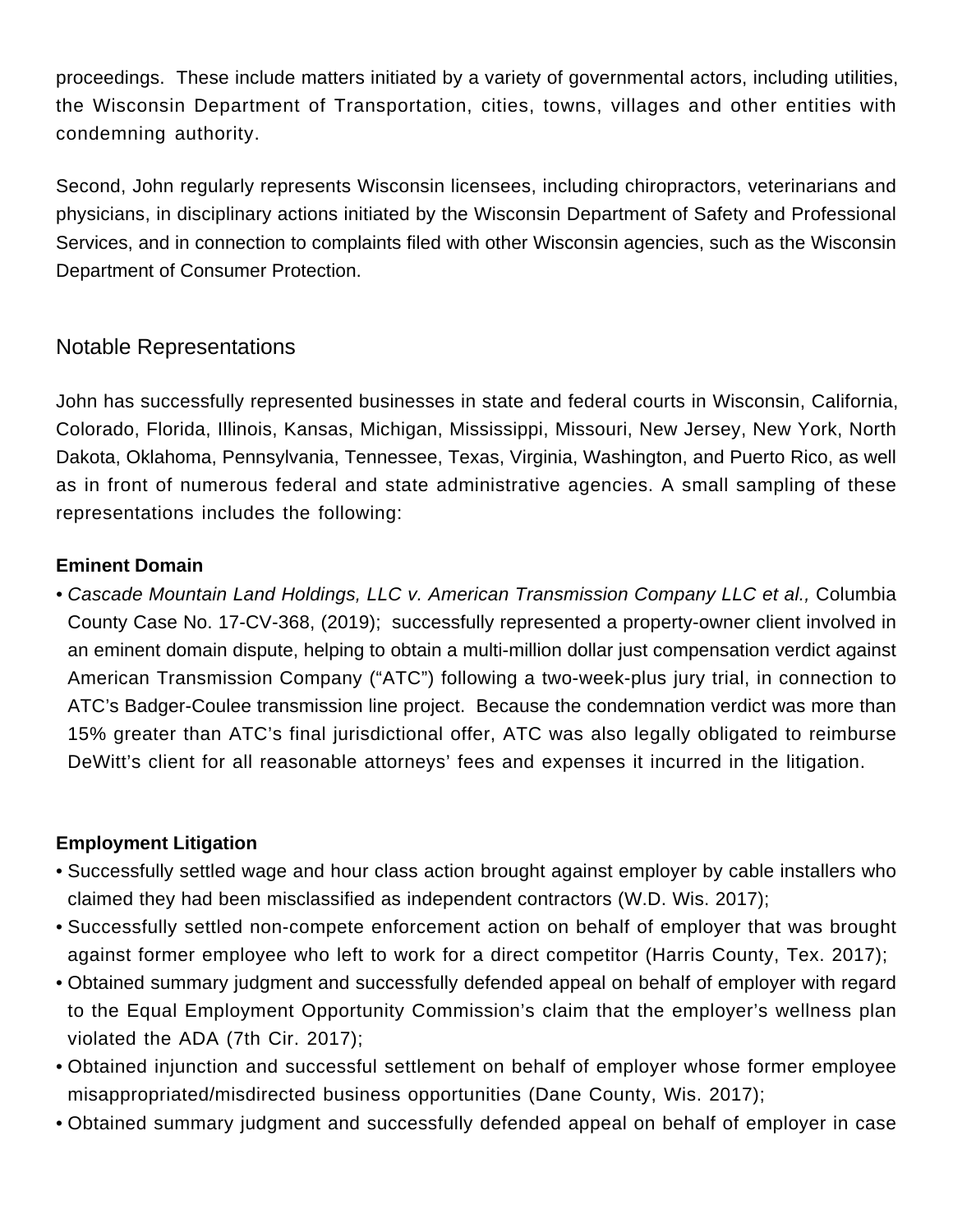alleging various violations of the Fair Credit Reporting Act with respect to information reported through HireRight, Inc. (10th Cir. 2016);

- Obtained injunction and successful settlement on behalf of employer whose former employee engaged in civil theft and misappropriated confidential information (Buffalo County, Wis. 2015);
- Obtained partial summary judgment for cable-installer employer on claims regarding alleged violations of the Illinois Prevailing Wage Act in wage and hour class action matter (N. D. Ill. 2015);
- Obtained summary judgment and successfully defended appeal on behalf of employer relating to former employee's multi-million-dollar breach of contract claims (Wis. Ct. App. 2012);
- Obtained multiple summary judgment rulings for employer on multi-plaintiff discrimination/retaliation claims (W.D. Tenn. 2010); and
- Obtained a ruling invalidating non-compete on behalf of appellants and successfully defended that ruling on appeal (Vir. Ct. App. 2007).

#### **Other Business Litigation**

- Won week-long jury trial on behalf of dairy farm in lawsuit involving competing claims for negligent misrepresentation, private nuisance and negligence (Dane County, Wis. 2017); and
- Obtained significant jury verdict on behalf of trucking company in a lawsuit involving claims for copyright infringement relating to advertising for open truck driver positions (D. Kan. 2016).

# Articles & Presentations

•

Workplace COVID-19 Vaccination Policies and Safety Protocols following the Administration's "Path out of the Pandemic," State Bar of Wisconsin Presentation, October 2021

Recent COVID-19 Legal Developments, Dane County Bar Association Presentation, October 2021

•

•

September 2021 COVID-19 Workplace Update, Wisconsin Institute of CPAs Presentation, September 2021

•

•

"[What Can/Should Wisconsin Employers Do Following the CDC's New Mask Guidance?](https://www.dewittllp.com/news-education/posts/2021/05/24/what-can-should-wisconsin-employers-do-following-the-cdc-s-new-mask-guidance)," DeWitt Employment Law News Feed, May 2021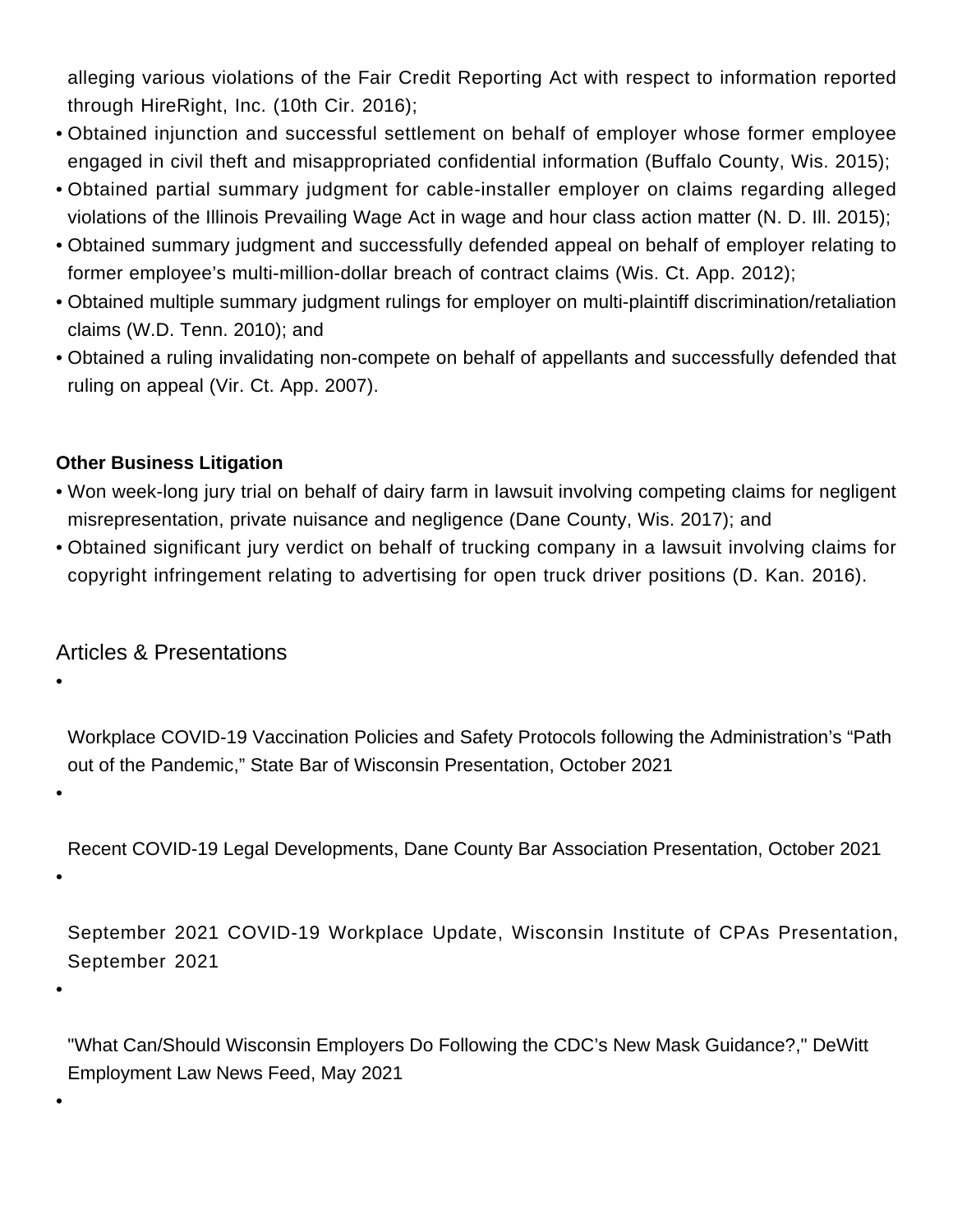"[Returning to Work: What Employers and Employees Want to Know](https://www.dewittllp.com/news-education/posts/2021/05/03/returning-to-work-what-employers-and-employees-want-to-know)" Middleton Chamber of Commerce Presentation, April 2021

•

•

•

•

•

•

•

•

•

•

Assessing the Employment Impacts of H.R. 1319 – the American Rescue Plan Act, Wisconsin State Bar Presentation, April 2021

"[Not \(Completely\) Dead \(Just\) Yet – The Status of the FFCRA Following Passage of the COVID](https://www.dewittllp.com/news-education/posts/2021/01/05/not-(completely)-dead-(just)-yet-the-status-of-the-ffcra-following-passage-of-the-covid-related-tax-relief-act-of-2020)[related Tax Relief Act of 2020"](https://www.dewittllp.com/news-education/posts/2021/01/05/not-(completely)-dead-(just)-yet-the-status-of-the-ffcra-following-passage-of-the-covid-related-tax-relief-act-of-2020) DeWitt Employment Law News Feed, January 2021

"[Assessing the Employment Impacts of H.R. 6201 - The Families First Corona Virus Relief Act,"](http://www.dewittllp.com/docs/default-source/john-gardner/march-2020-ffcra-presentation-updated.pdf?sfvrsn=2) State Bar of Wisconsin PINNACLE seminar, March 2020

"[President Signs the Family First Coronavirus Relief Act - What are the New Time Off Obligations](http://www.dewittllp.com/news-education/posts/2020/03/18/march-18-2020-update---the-families-first-coronavirus-response-act-has-now-been-passed-by-the-senate-so-what-are-the-new-time-off-obligations-that-covered-employers-must-address) [that Covered Employers must Address?"](http://www.dewittllp.com/news-education/posts/2020/03/18/march-18-2020-update---the-families-first-coronavirus-response-act-has-now-been-passed-by-the-senate-so-what-are-the-new-time-off-obligations-that-covered-employers-must-address) DeWitt Employment Law News Feed, March 2020

["Not So Fast: You Mean There's A Potential Downside to Class Action Waivers In Employment](http://www.dewittllp.com/news-education/posts/2020/02/17/not-so-fast-you-mean-there-s-a-potential-downside-to-class-action-waivers-in-employment-arbitration-agreements) [Arbitration Agreements?"](http://www.dewittllp.com/news-education/posts/2020/02/17/not-so-fast-you-mean-there-s-a-potential-downside-to-class-action-waivers-in-employment-arbitration-agreements) DeWitt Employment Law News Feed, February 2020

["Illinois' New Sexual Sexual Harassment Training - Who Needs to Comply?"](http://www.dewittllp.com/news-education/posts/2020/02/10/illinois-new-sexual-harassment-training-requirement-who-needs-to-comply) DeWitt Employment Law News Feed, February 2020

 ["The National Labor Relations Board Returns an Economic Weapon to an Employer's Collective](http://www.dewittllp.com/news-education/posts/2019/12/19/the-national-labor-relations-board-returns-an-economic-weapon-to-an-employer-s-collective-bargaining-arsenal) [Bargaining Arsenal,](http://www.dewittllp.com/news-education/posts/2019/12/19/the-national-labor-relations-board-returns-an-economic-weapon-to-an-employer-s-collective-bargaining-arsenal)" DeWitt Employment Law News Feed, December 2019

"[Your Employee Tweeted What?!](https://www.ibmadison.com/Blogger/Open-Mic/October-2018/Your-employee-tweeted-what/)," InBusiness Magazine, October 2018

Presenter: "The Lifecycle of an Employment Relationship in Six Acts," DeWitt Fall Employment Law Seminar, October 2018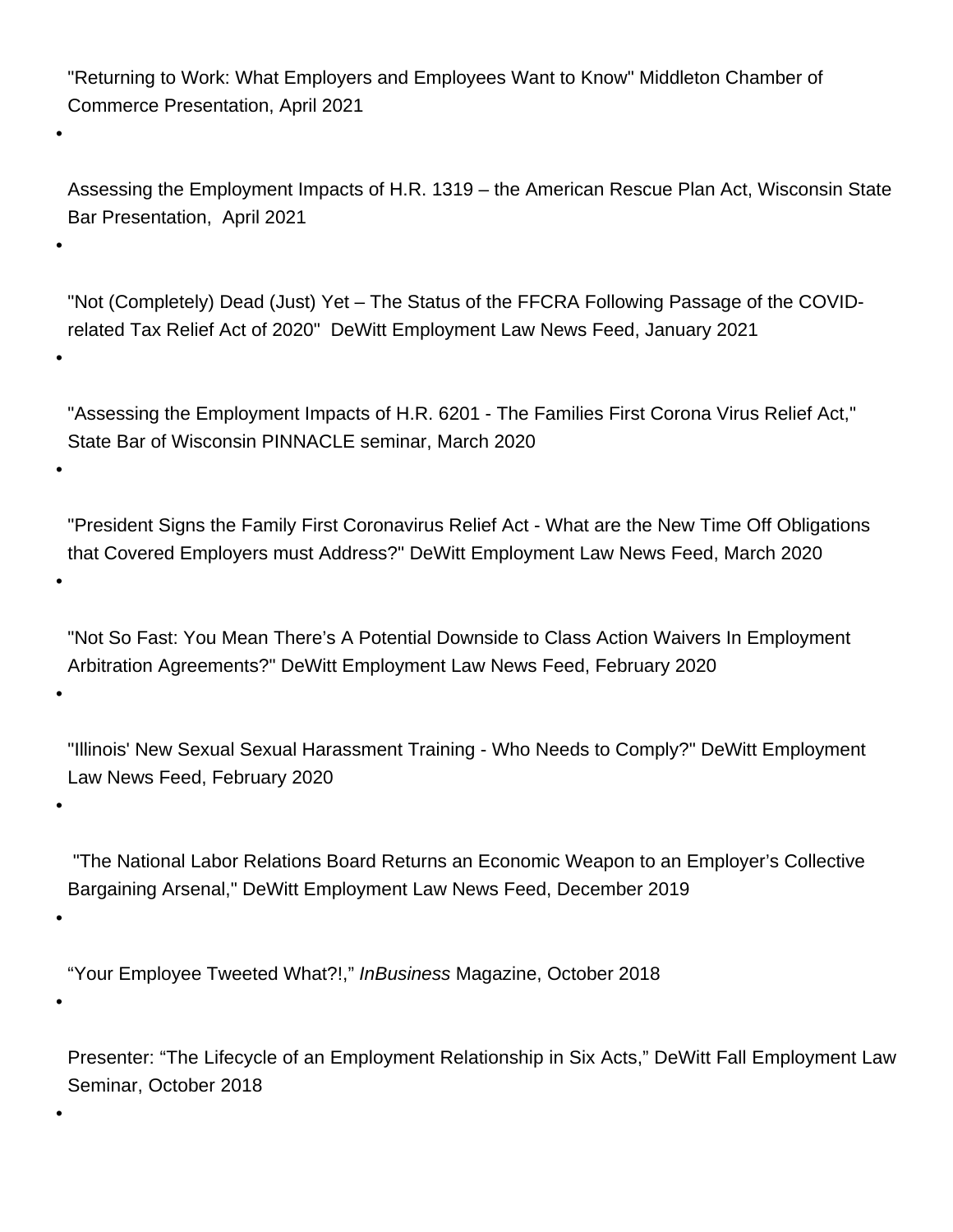Co-Presenter: "Can You Fire the Chronic Complainer," MRA-The Management Association, May 2017

Presenter: "Calculating Overtime: What Landmines Should You Watch Out For?," DeWitt Employment Seminar, September 2016

"[The EEOC Increases Its Efforts To Combat Gender-Based Pay Discrimination](http://www.dewittross.com/news-education/posts/2016/02/08/the-eeoc-increases-its-efforts-to-combat-gender-based-pay-discrimination)," DeWitt Employment Law News Feed, February 2016

Presenter: "Documentation, Documentation, Performance Evaluations, and Did I Mention Documentation," Client Presentation, August 2015

"[Wisconsin Enacts Right-To-Work,](http://www.dewittross.com/news-education/posts/2015/03/10/wisconsin-enacts-right-to-work)" DeWitt Employment Law News Feed, March 2015

•

•

•

•

•

Co-Presenter: "The Migrant Seasonal Agricultural Worker Protection Act," Professional Dairy Producers of Wisconsin, February 2015

"[Social Media – an Employer's Forbidden Fruit?](http://www.dewittross.com/news-education/posts/2014/08/18/social-media-an-employer-s-forbidden-fruit-)," DeWitt Employment Law News Feed, August 2014

•

•

Panel Member: "Sexual Orientation & Gender Identity in the Workplace," Wisconsin State Bar, April 2014

•

"[Four Common Mistakes Employers Make with Exempt Employees and Overtime Pay](http://www.dewittross.com/news-education/posts/2014/01/28/mistakes-employers-make-with-exempt-employees-and-overtime-pay)," DeWitt Employment Law News Feed, January 2014

•

•

"Madison Adds New Ordinance Prohibiting Unemployment Discrimination During Hiring Process," DeWitt Employment Law News Feed, December 2013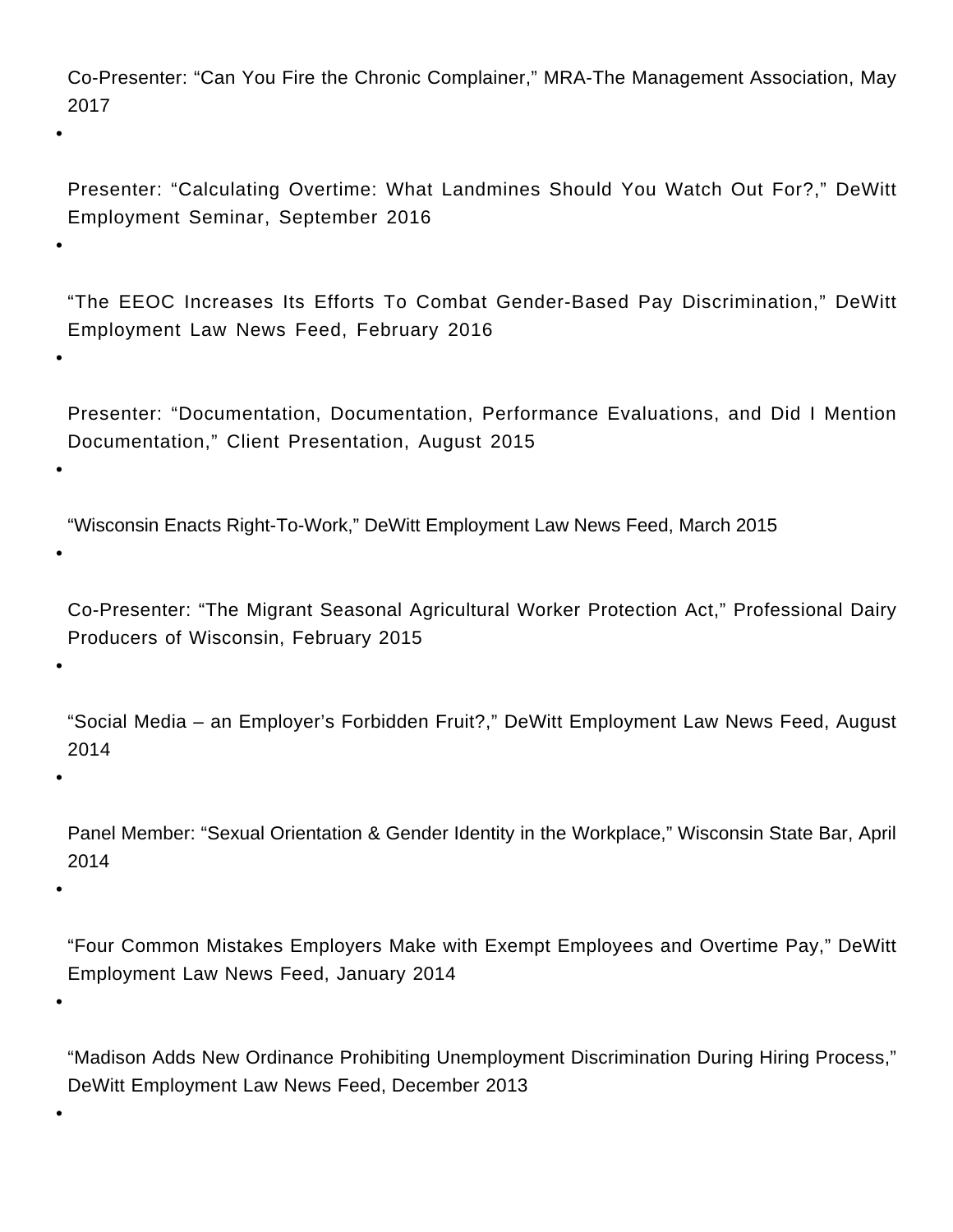Co-Presenter: "How to Avoid the Biggest Overtime & Wage Mistakes," WICPA, November 2013

Co-Presenter: "Can You Fire the Chronic Complainer," 27th Annual WI SHRM State Conference, October 2013

• Co-Presenter: "Employment Law Hot Topics," Celerity Staffing Solutions Roundtable, October 2013

"October 1, 2013 – A Hard Deadline to Notify Employees of Health Insurance Options or Another False Step For Obamacare?[,](http://www.dewittross.com/news-education/posts/2013/09/24/october-1-2013-a-hard-deadline-to-notify-employees-of-health-insurance-options-or-another-false-step-for-obamacare-)" DeWitt Employment Law News Feed, September 2013

Presenter: "Sex Discrimination, the Equal Pay Act, and Retaliation in the Workplace," Client Presentation, August 2013

• "EEOC's New Disability Changes for 2013," DeWitt Employment Law News Feed, May 2013

"I Spy a New I-9 Form for 2013," DeWitt Employment Law News Feed, March 2013

"How to Deal With Retaliation in the Workplace," DeWitt Employment Law News Feed, February 2013

•

•

•

•

•

•

"DOL Issues New FLMA Regulations and Poster for 2013," DeWitt Employment Law News Feed, February 2013

Presenter: "Can You Fire the Chronic Complainer," DeWitt HR Roundtable, February 2013

•

•

•

"The EEOC Foreshadows its Plan of Attack," DeWitt Employment Law News Feed, January 2013

"The Growing Trend of Individual Employee Liability," DeWitt Employment Law News Feed,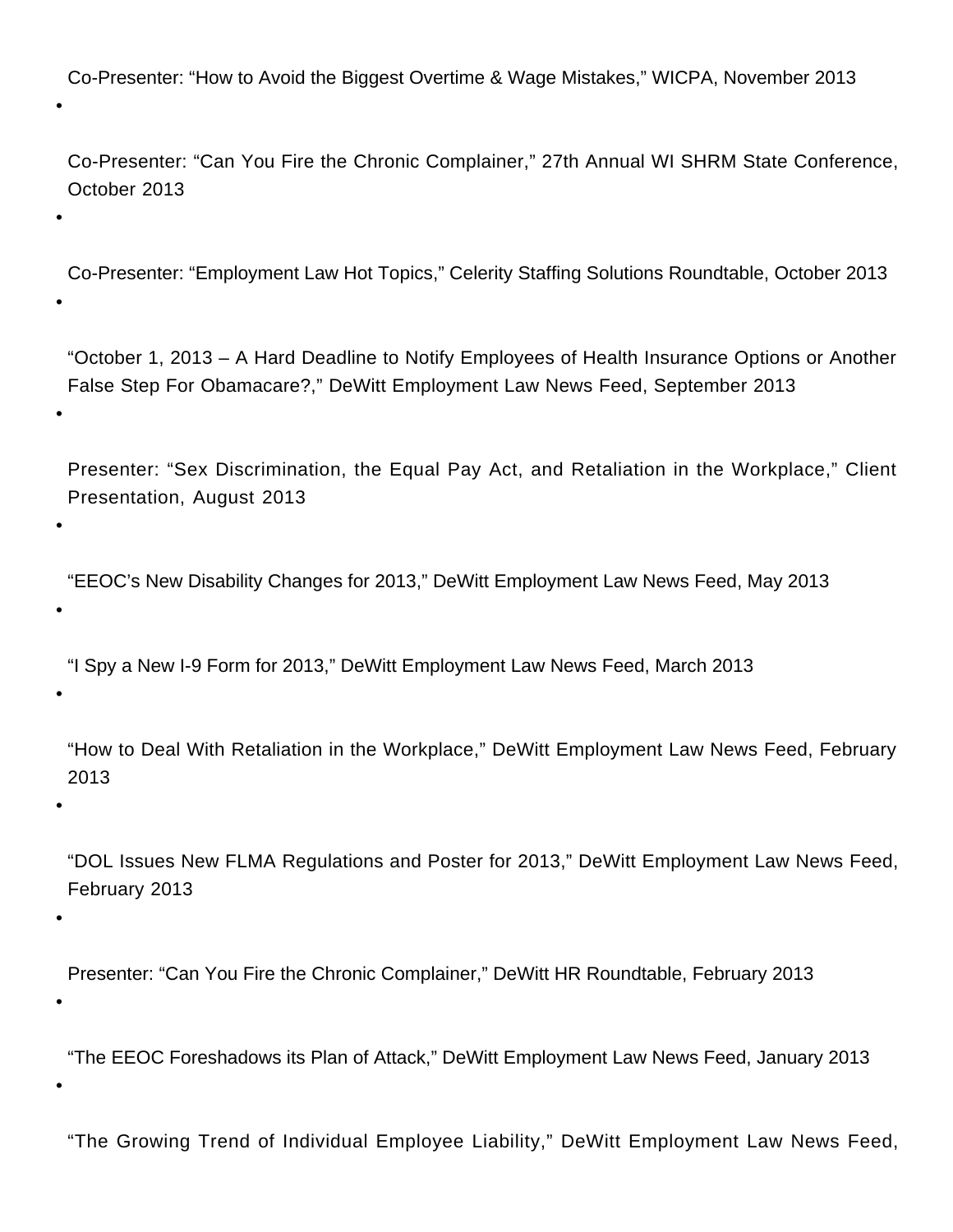•

•

•

•

•

•

"Time to Rethink Maximum Leave Policies," DeWitt Employment Law News Feed, November 2012

Co-Presenter: "Hot Topics In Employment Law," Celerity Staffing Solutions Roundtable, September 2012

"At-Will Employment Disclaimers Attacked by NLRB," DeWitt Employment Law News Feed, August 2012

Presenter: "Where's Walter? Understanding and Addressing Employee Leave Requests," UW Family Business Center, DeWitt Employment Law Seminar, June 2012, September 2012, November 2011

Co-Presenter, "Hot Topics in Employment Law," Celerity Staffing Solutions Training Seminar, May 2011

Co-Author, "Insulate Your Company Against Sexual Harassment Claims: Five Important Reminders," DeWitt HR Advantage, April 2011

"5 Ways to Prevent a Sexual Harassment Lawsuit," DeWitt Employment Law News Feed, April 2011

•

•

Presenter: "Don't Get Sacked: Five Lessons to Learn From The Recent Sexual Harassment Claim Filed Against a Former Quarterback and One of His Former Teams," DeWitt HR Roundtable, March 2011

•

Presenter: "You Hired Them Now What?," DeWitt Employment Law Seminar, November 2010

Expertise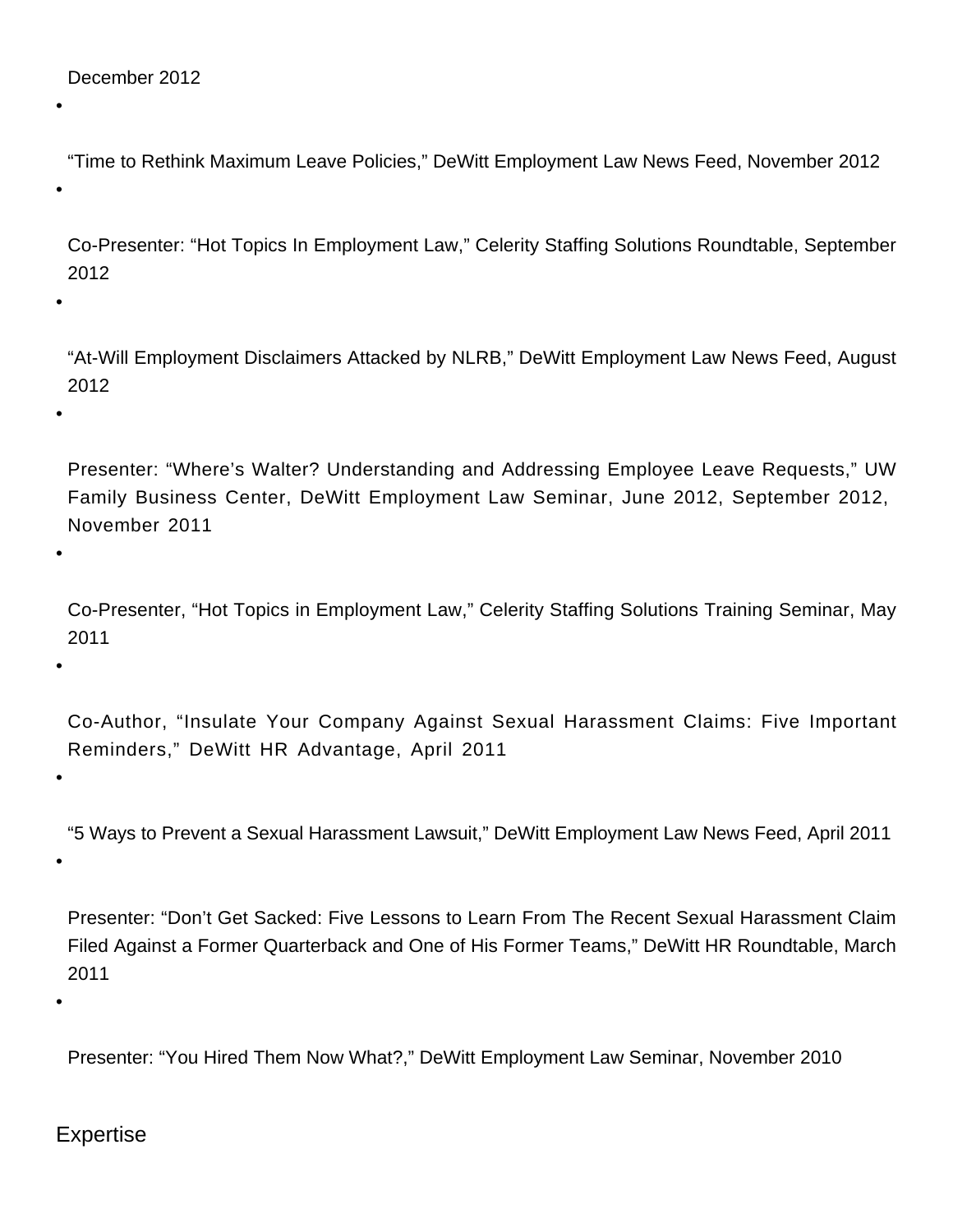- [Eminent Domain](/expertise/eminent-domain)
- [Labor & Employment Relations](/expertise/labor-employment-relations)
- [Litigation](/expertise/litigation)

# Education

- J.D., magna cum laude, Marquette University Law School Class of 2004
- Senior Note and Comment Editor, Marquette Law Review
- B.S., University of Wisconsin-Madison